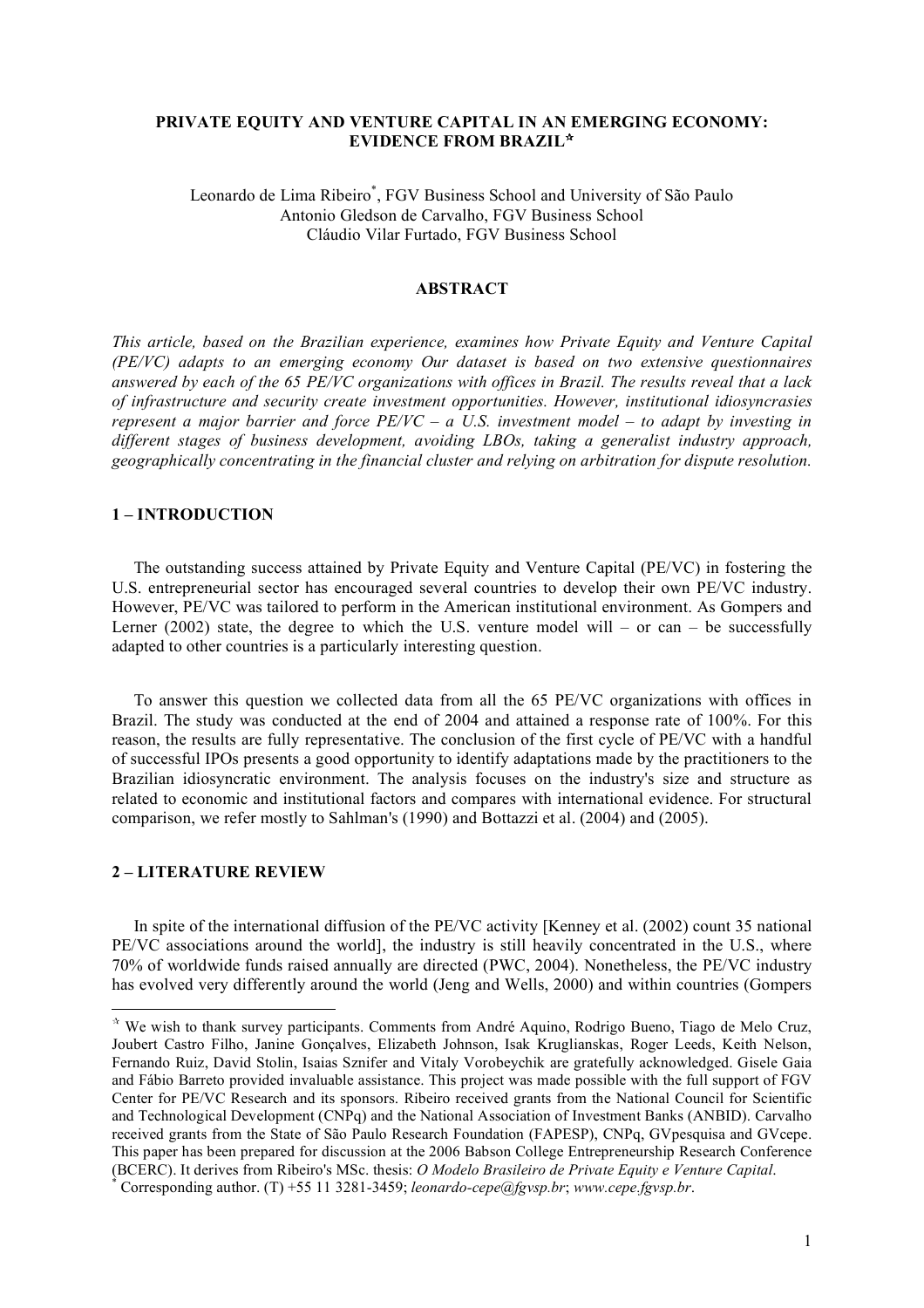and Lerner, 1998). Ultimately, the industry's relative size depends on the supply of funds and on the demand for PE/VC. Demand factors are those related to the number and the quality of entrepreneurs seeking capital. Supply factors are those that push investors into the PE/VC asset class.

Gompers and Lerner (1998), Jeng and Wells (2000), and Romain and Van Pottelsberghe (2004) have all investigated the determinants of the PE/VC industry's size and found that the most significant factors are: on the demand side – (i) reduction in the capital gains tax (over time); (ii) entrepreneurship activity; (iii) innovative efforts (i.e., overall R&D expenditure, stock of knowledge and patent fillings, especially when the workforce is mobile and the entrepreneurial activity exceeds a certain level); (iv) GDP growth (in countries with low market rigidity); (v) labor market rigidities (mainly the high-skilled workers, with a stronger effect over early stage investment); and (vi) interest rates (with a positive rather than negative effect). Among the supply factors  $-$  (i) allowance for pension funds to investment in the asset class (e.g., ERISA in the U.S.); (ii) growth of the private pension market (explains variability over time but not across countries); (iii) reputation of the established PE/VC organizations; (iv) quality of accounting standards; and (v) long-term against short-term interest rates. Other factors include – (i) volume of IPOs (with stronger effect over later stage investment); (ii) stock market capitalization; and (iii) government programs (with important role in both setting the regulatory framework and galvanizing investment during downturns).

According to Megginson (2004), the differences in the design and the degree of development of the PE/VC industry are due to institutional factors, with the country's legal system being paramount. Cumming and MacIntosh (2002) observe that PE/VC managers in high enforcement countries have a greater tendency to invest in high-tech SMEs, exit through IPOs rather than buybacks and obtain higher returns. Cumming et al. (2004) further examined legal system effects on governance structure. Under better legal systems: the faster the origination and screening of deals; the higher the probability of syndication; less frequently funds of the same organization are used to invest in a given company; the easier the board representation of investors; the lower the probability that investors require periodic cash flows prior to exit; and the higher the probability of investment in high-tech companies.

Lerner and Schoar (2005) show that in a bad legal environment, PE/VC managers tend to buy controlling stakes, leaving the entrepreneurial team with weaker incentives. Interestingly, valuations tend be positively correlated with the quality of the legal environment. Kaplan et al. (2003) go deeper into the contractual aspects and found that rights over cash flows, liquidation and control, as well as board participation vary according to the quality of the legal system, the accounting standards and investor protection across countries. However, more sophisticated PE/VC managers tend to operate in the U.S. style irrespective of local institutional concerns. The authors showed that managers operating with convertible preferred stocks are less prone to failure (as measured by survivorship rate). The results suggest that the U.S. contractual style can be efficient in different institutional environments. Bottazzi et al. (2005) corroborate some of the previous results and obtain further evidence on the home-country effect (PE/VC managers operating abroad tend to maintain the investment style used at home). This is observed in managers based in both good and bad legal environments.

While cross-country studies bring light to some important issues, they usually have a caveat of treating each sample country superficially (i.e., only a few available variables are considered, samples are generally incomplete, and so on). To fully observe the richness of a country's PE/VC model, one must understand the local institutional environment thoroughly and gather a dataset rich in terms of variables and coverage. This focused but comprehensive approach has gained attention. For instance, Kummerle (2001) shows that Japan and Germany share similar institutional traits that really set their model of PE/VC apart from the U.S. one. Bruton et al. (2004) show how PE/VC has adapted to the Asian culture, regulations and institutions in general. Dossani and Kenney (2002) discuss policies for the development of PE/VC in India.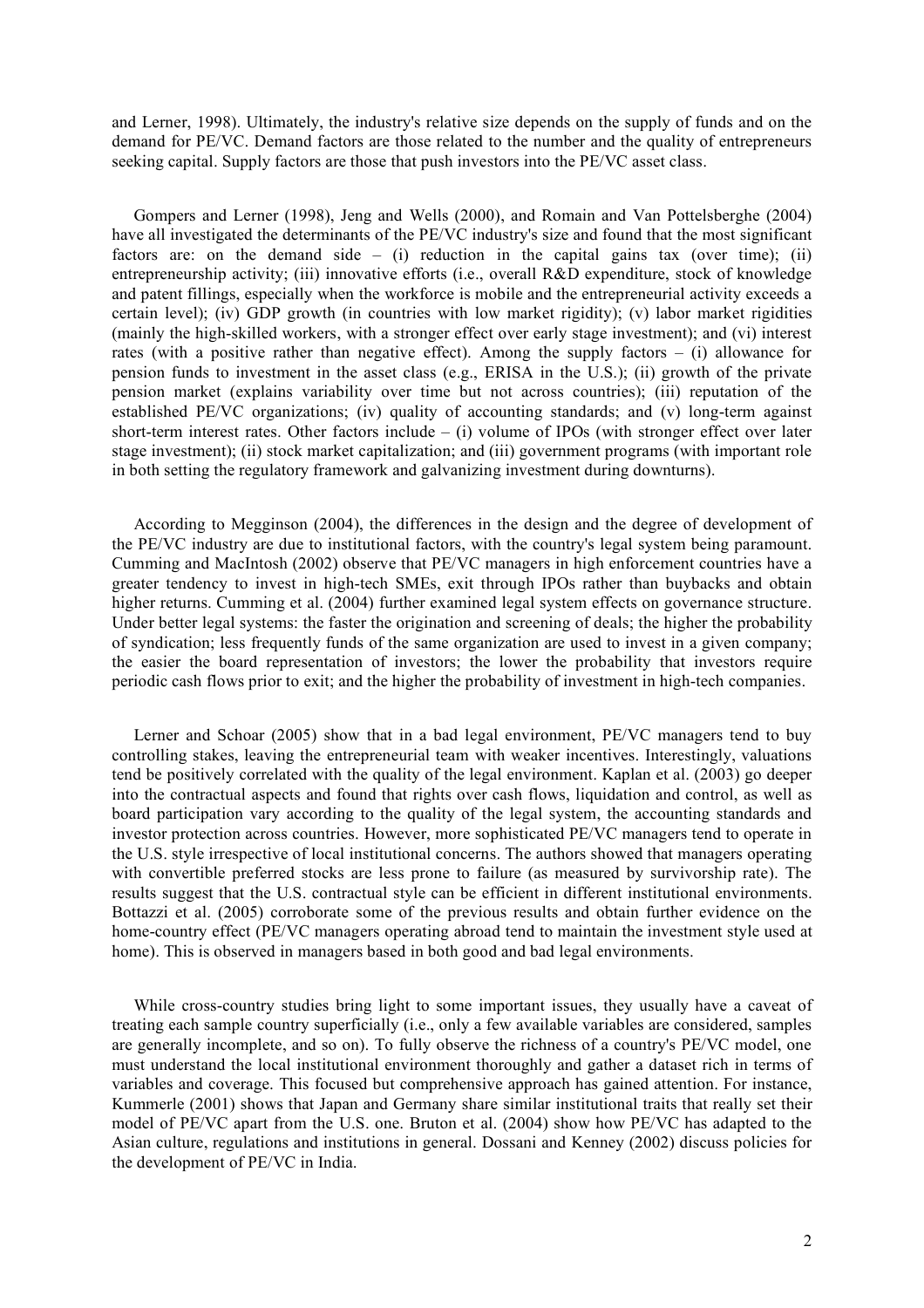While there is considerable evidence about PE/VC in the U.S., Europe and Asia, there is a general lack of information on its development in Latin America and Brazil, the leading economy in the region. Checa et al. (2001) study the industry in a very early period. Pavani (2003) uses a nonrepresentative sample. Botelho et al. (2003) as well as Ribeiro and Almeida (2005) focus on only one phase of the investment cycle: monitoring and exiting, respectively. Mariz and Savoia (2005) focus on the perspectives for the industry's growth.

# **3 – THE DATA**

Our study is based on the answers given by all the 71 PE/VC and Private Investment in Public Equity (PIPE) management organizations with offices in Brazil. They were asked to answer to two extensive pre-tested questionnaires (one firm-specific and another fund-specific) with a total of 160 data entries on the following topics: structure of funds and management organization; investment process (from origination to exit); governance between investors and management organizations, and between management organizations and portfolio companies; and compensation of managers. Our dataset was organized with the purpose of keeping a parallel to Sahlman (1990) who describes the U.S. VC model in terms of those four topics. While this paper we focuses only on the first two, Carvalho et al. (2006) present descriptive statistics on all four topics.

Conducted at the end of 2004 and beginning of 2005, the survey attained a response rate of  $100\%$ <sup>1</sup>. As far as we know, there is no history of such a high rate in PE/VC surveys in Brazil or elsewhere. For the sake of international comparison, the six PIPE organizations were excluded from the sample, leaving us with a 65 organizations. The survey encompasses both domestic and international management organizations. While these organizations were responsible for 94 investment vehicles, information was gathered on only 90 of them.

To identify the population of organizations in Brazil, we relied on the following sources: (i) Endeavor's guide; (ii) the Brazilian Venture Capital Association (ABVCAP) members' list; (iii) list of funds regulated by the local securities and exchanges commission (CVM); (iv) IFC's annual report; (v) Ministry of Science and Technology's (FINEP) internal address book; (vi) list of organizations in Johnson and Pease (2001); and (vii) analysis of news in the media. Only organizations that fit the following description were subsequently considered: invest through equity or quasi-equity (e.g. convertible debt); target non-listed companies; actively monitor portfolio firms and have influence on corporate strategy; invest with exit perspective; and have a team of professional managers.

#### **4 – INSTITUTIONAL ENVIRONMENT AND IDIOSYNCRASIES**

The Brazilian institutional environment is notoriously different from the U.S., especially when it comes to opportunity costs, business informality, entrepreneurial culture, the stock market, corporate governance traditions, legal system efficiency and rights enforcement. The institutional idiosyncrasies constrain the size of the PE/VC pool and tend to generate adaptation failures. Experience in dealing with those problems is subsequently incorporated by PE/VC managers. This dynamic is explained by Leeds and Sunderland (2003) who observed that pioneers obtained mediocre returns in emerging markets. Those PE/VC managers had to review their investment model to continue operating in the region.

<sup>&</sup>lt;sup>1</sup> To certify the relevance of the data collection effort, which took roughly three hours for each firm to complete, ABVCAP, the local stock exchanges (BOVESPA), the Emerging Markets Private Equity Association (EMPEA), FINEP, Endeavor and the IFC were asked to provide us with institutional support that further encouraged participation.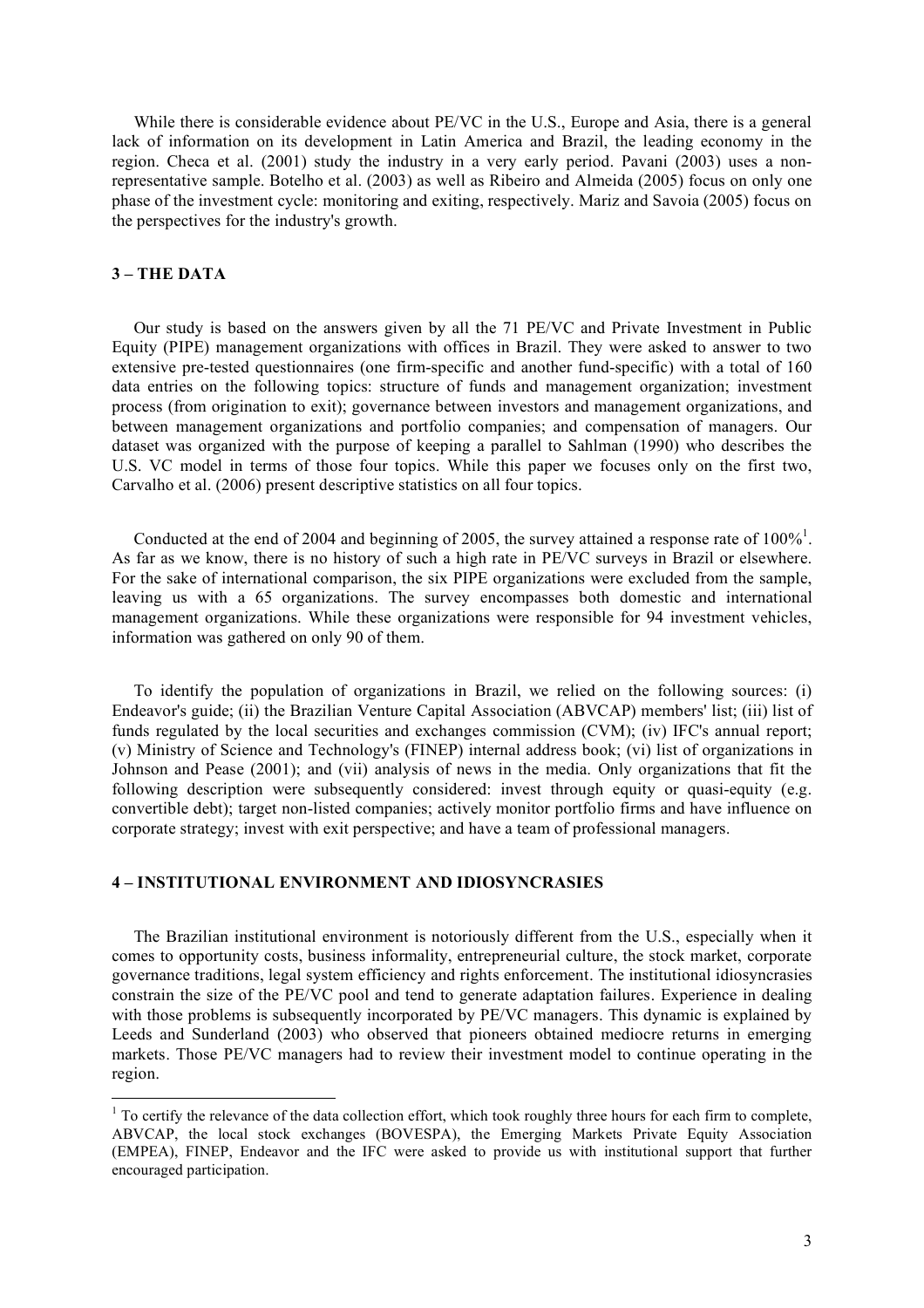Table 1 depicts the economic and institutional variables that should affect the industry's size and structure. It shows that Brazil boasts a big economy but has severe wealth distribution issues. After 1994, the country tackled the vigorous inflation that used to blur market competition. Since then, high interest rates have prevailed and growth rates have been mediocre when compared to other developing economies (e.g., India and China). This translates into fewer opportunities for business creation and development and a weak competitive position in attracting foreign capital.

The country features high entrepreneurial activity. However, very few entrepreneurs can be classified under the label high-expectation (Reynolds et al., 2003). Due to high labor market rigidity, workers tend to stick to their jobs and entrepreneurs assume great liabilities when employing workers. PE/VC investments presume high returns, thus, high-expectation entrepreneurs are the ones more apt to receive them.

Bureaucratic procedures are an endemic problem in Brazil. Opening a business, obtaining construction licenses, paying taxes as well as exporting and importing goods are severely delayed by bureaucratic obstacles. According to Kaufmann et al. (2003) bureaucracy and corruption are strongly correlated. Delays and bribery impose direct and indirect costs for businesses. These costs tend to be higher for smaller enterprises, penalizing early-stage investments.

The tax burden in Brazil is extremely heavy for companies. Tax procedures are complex and the government has difficulty enforcing correct tax payment. Consequently, 40% of the economy is in the informal sector. Companies with hidden fiscal and labor liabilities present increased risks for PE/VC managers and their investors. Financial reports tend to be less reliable and monitoring becomes more difficult. Thus, PE/VC managers tend to overlook industrial sectors, development stages and companies that operate informally.

The Brazilian legal system is inefficient in the enforcement of creditors' and investors' rights. Thus, capital is expensive and very few companies have access to it. PE/VC organizations' access to leverage is very limited, thus buyouts (e.g., MBOs) are highly constrained. In a bad legal environment, the complex contracts used for PE/VC are difficult to enforce. While legislators are working to solve the main regulatory issues, the real problem seems related to the judiciary, which should ultimately enforce laws and contracts. Fortunately, the recognition of arbitration has brought some relief, by allowing some disputes to be settled privately. Several PE/VC vehicles already stipulate arbitration in their bylaws and all funds established under regulation CVM 391, enacted in 2003, must indicate an arbitration court to solve potential conflicts with portfolio firms.

The existence of infrastructure is an important element for the PE/VC industry. If the right infrastructure is in place, business of all sizes can build on it, creating investment opportunities. Otherwise, building and maintaining infrastructure (e.g., routes, railways, ports, sanitation and energy) should attract important sums that could be provided by PE/VC vehicles and covered by government guaranties in public private partnerships (PPP) schemes, similar to the English private finance initiatives (PFI).

Brazil has a relatively small stock market, suggesting the existence of high direct and indirect costs in raising capital from market investors. The stock market has taken and is still taking important steps to increase its quality and accessibility. In the last two years (2004-2005) the market was buoyant. The 2004 offerings represented 1.5% of GDP, while contemporaneous U.S. IPOs raised 1.0% of GDP. Healthy stock markets are essential for PE/VC, allowing investment managers to exit successfully and entrepreneurs to regain control (Gompers and Lerner, 2002).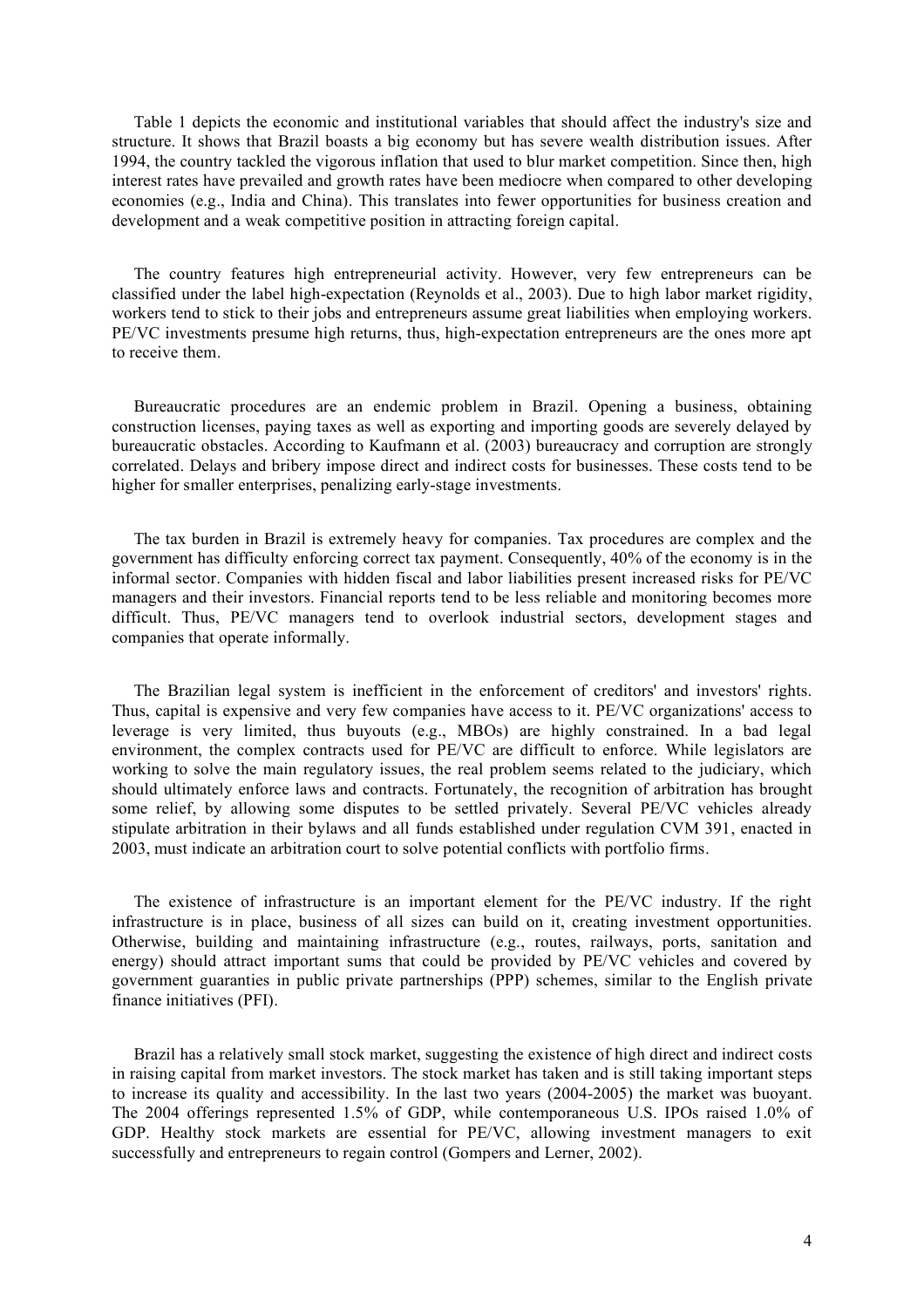#### **5 – THE RELATIVE SIZE OF THE BRAZILIAN PE/VC INDUSTRY**

After 20 years of experience, the Brazilian PE/VC industry has accumulated US\$5.07 billion in capital under management (i.e., capital already invested plus capital available for new investments), representing 0.84% of GDP. Table 2 presents the capital evolution between 1999 and 2004. After three years of meager activity, fundraising resumed in 2004, when it reached 0.08% of GDP. More than half the amount raised in 2004 was directed to vehicles created specifically for infrastructure investments. Compared to the size of the economy, the fundraising figure is modest. While it can reach more than 1.0% of the GDP in some developed countries (OECD, 2002), it has never been greater than 0.2% in Brazil.

Investments are less volatile than capital under management. They reached a maximum of US\$456 million in 1999 (0.08% of GDP). Since then, it has been stabilized between US\$200 to US\$300 million annually. According to Table 2, investments made by the Brazilian PE/VC industry average 0.06% of the country's GDP. On the other hand, divestments increased significantly over time, reaching US\$261 million in 2004 (0.04% of GDP). For the first time in the last six years, exit proceedings surpassed investment amounts. This reveals a very positive exit window, as experienced in 2000.

Compared to other developing economies, Brazil leads Latin American fundraising efforts. Chile raised 0.07% of GDP. Argentina and Mexico closed 2004 at 0.05% (VE-LA Data, 2005). Some East-European countries have received more attention (EVCA, 2005), especially Poland (at 0.16% of GDP) and Hungary (at 0.14%). Others have lagged behind Brazil (e.g, the Slovak Republic at 0.02% and the Czech Republic at 0.01%). While fundraising figures were unavailable for Asian countries, 2004 investment values for China, South Korea and India were at 0.10%, 0.37% and 0.13%, respectively, well above Brazil.

# **6 – AN OVERVIEW OF THE BRAZILIAN PE/VC MODEL**

This section, illustrated by Table 3, offers an overview of the Brazilian PE/VC industry and compares some of the survey results internationally.

#### **6.1 – Organizational structure**

Most Brazilian PE/VC organizations (64.5%) are independent and these firms manage 53.6% of capital. However, the 17 captives of financial institutions still play an important role with 36.8% of capital. Only four (6.2%) corporate ventures have offices in Brazil, with 6.6% of capital. This distribution puts Brazil on par with Europe, where 66% of the 750 firms surveyed by Bottazzi et al. (2004, 2005) were independent. However, captives of financial institutions are less common in Europe (at 19%), while corporate ventures and government-owned organizations are more numerous, at 8% and 7%, respectively. In Brazil, the government acts as a PE/VC manager by the two branches of its development bank: BNDESPar PE and VC. While the government's role is rather limited, at only 3% of capital, its portfolio represents 15% of the number of PE/VC-backed companies. It also acts as an investor in several independently run vehicles.

While PE/VC has its roots in the U.S., most of the Brazilian organizations are domestic (72.2%) and manage 59.7% of the capital. The U.S. comes next, with 15.4% of organizations and 34.7% of capital. Altogether, those organizations manage 94.4% of all capital committed to Brazil. This reveals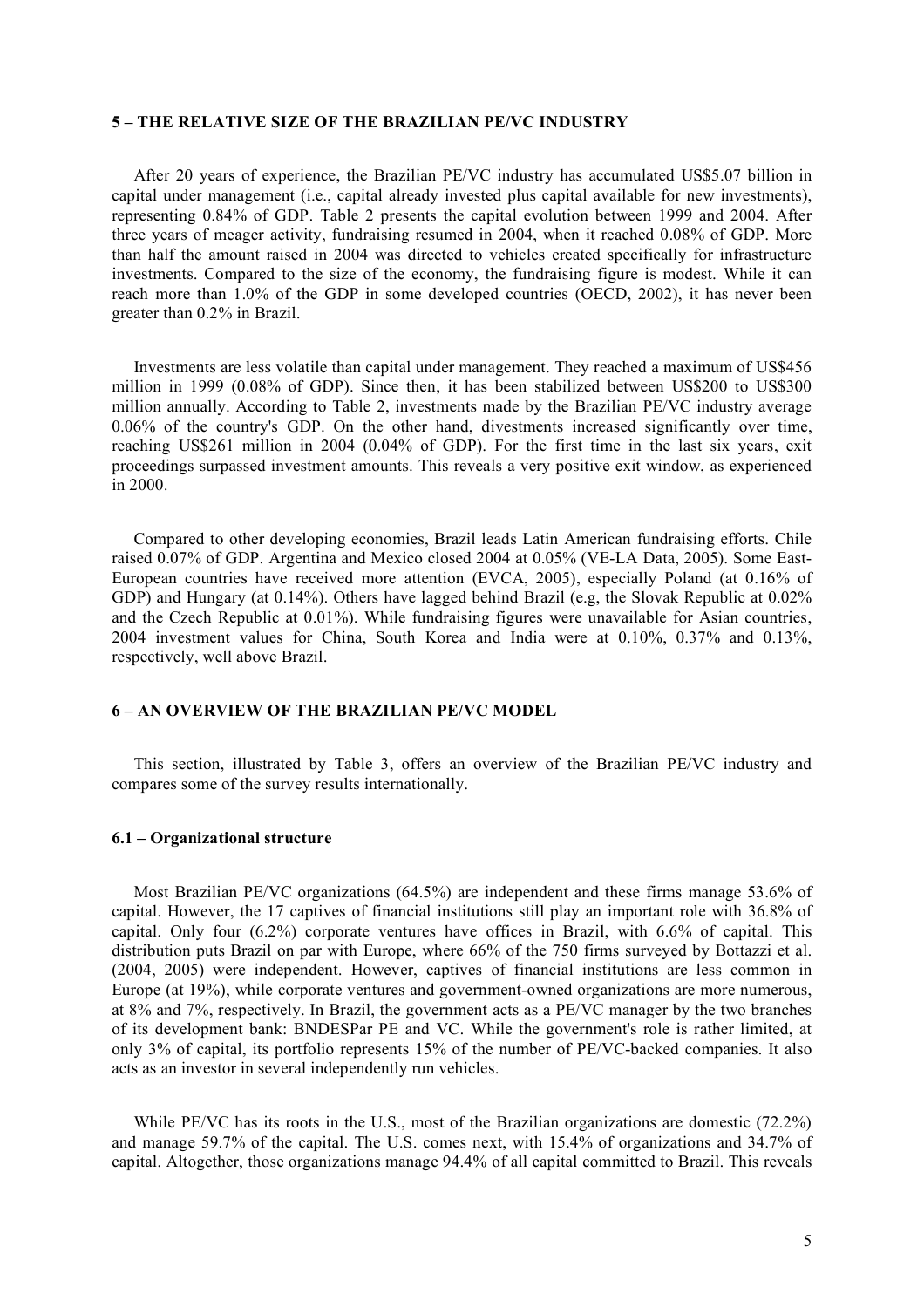the close ties between the U.S. and the Brazilian PE/VC markets, with possible implications for investment style (Kaplan et al., 2003).

Out of 65 organizations, 50, with US\$4.07 billion in capital (80.3%), were actively investing by December 2004. The other 15 were inactive and only managed their existing portfolio. However, seven of them, with US\$0.4 billion in capital (7.9%), stated the intention to resume investment activity in Brazil. The low abandonment rate reveals a maturing industry and suggests that necessary conditions are already in place to allow adequate PE/VC investing and exiting.

In terms of regional distribution, 98.6% of the capital committed to PE/VC is concentrated in organizations located in Sao Paulo and Rio de Janeiro. Moreover, 66.8% of it is managed by no more than 27 organizations located in the Brazilian financial district (Faria Lima and Berrini avenues), in the city of Sao Paulo. Regional concentration is typical of the PE/VC industry. In the U.S., technology clusters such as Silicon Valley and Route 128 receive 34% and 15% of all venture capital investment, respectively (PWC et al., 2005). In India, the industry is mostly concentrated in Mumbai (financial cluster) with 31 organizations. Bangalore, the technology cluster comes second to New Delhi, with eight organizations (Dossani and Kenney, 2002). The clustering of Brazilian PE/VC organizations seems related to the geographic concentration of service providers to assist closing deals, as well as potential partners and acquirers for portfolio companies. As Ribeiro and Almeida (2005) show, Brazilian PE/VC managers tend to spend a lot of time networking with potential acquirers, analyzing their strategies and preparing portfolio companies accordingly.

Similar to the geographic concentration of capital, capital is also concentrated within a few organizations. In Brazil, the ten biggest organizations manage 68.6% of all capital. On the other hand, the 50 smallest organizations manage 20.1% of capital. Data from the National Venture Capital Association (2005) suggests that capital concentration is similar in the U.S., but in a different scale. Among the 476 NVCA members, 62 have more than US\$1 billion under management (and up to US\$6.5 billion). The smallest 247 organizations have less than US\$100 million each.

PE/VC has several reasons to concentrate regionally and in few organizations. Firstly, it is a relationship intensive business. Managers tend to meet frequently, and work closely with their service providers (lawyers, consultants, auditors) and clients (investors). Secondly, to keep origination, screening and monitoring costs low, they should be as close as possible to their sources of deal. Thirdly, the PE/VC business has important economies of scale (Sahlman, 1990). Managers with good reputation attract more capital and end up with stronger competitive advantages (Gompers and Lerner, 1998).

# **6.2 – Human Capital**

The profile of PE/VC managers is a key element, as it impacts the type of company that receives funding and the intensity of monitoring provided by managers (Bottazzi at al., 2004 and Cornelius, 2005). In 2004, the Brazilian PE/VC industry counted 458 professionals consisting of 215 managers and 243 staff personnel (e.g., analysts). Managers are those with decision power over at least one phase of the PE/VC cycle. Sixty percent of managers are partners in their firms, and thus have longterm commitments with the work they do.

Brazilian PE/VC managers are high-skilled professionals: 76.1% have graduate studies (3.8% are PhDs, 57.7% are MBAs or LLMs). Bottazzi et al. (2004, 2005) show that two thirds of European PE/VC managers have graduate studies. However, the prevalence of Doctors is much higher, at 16%.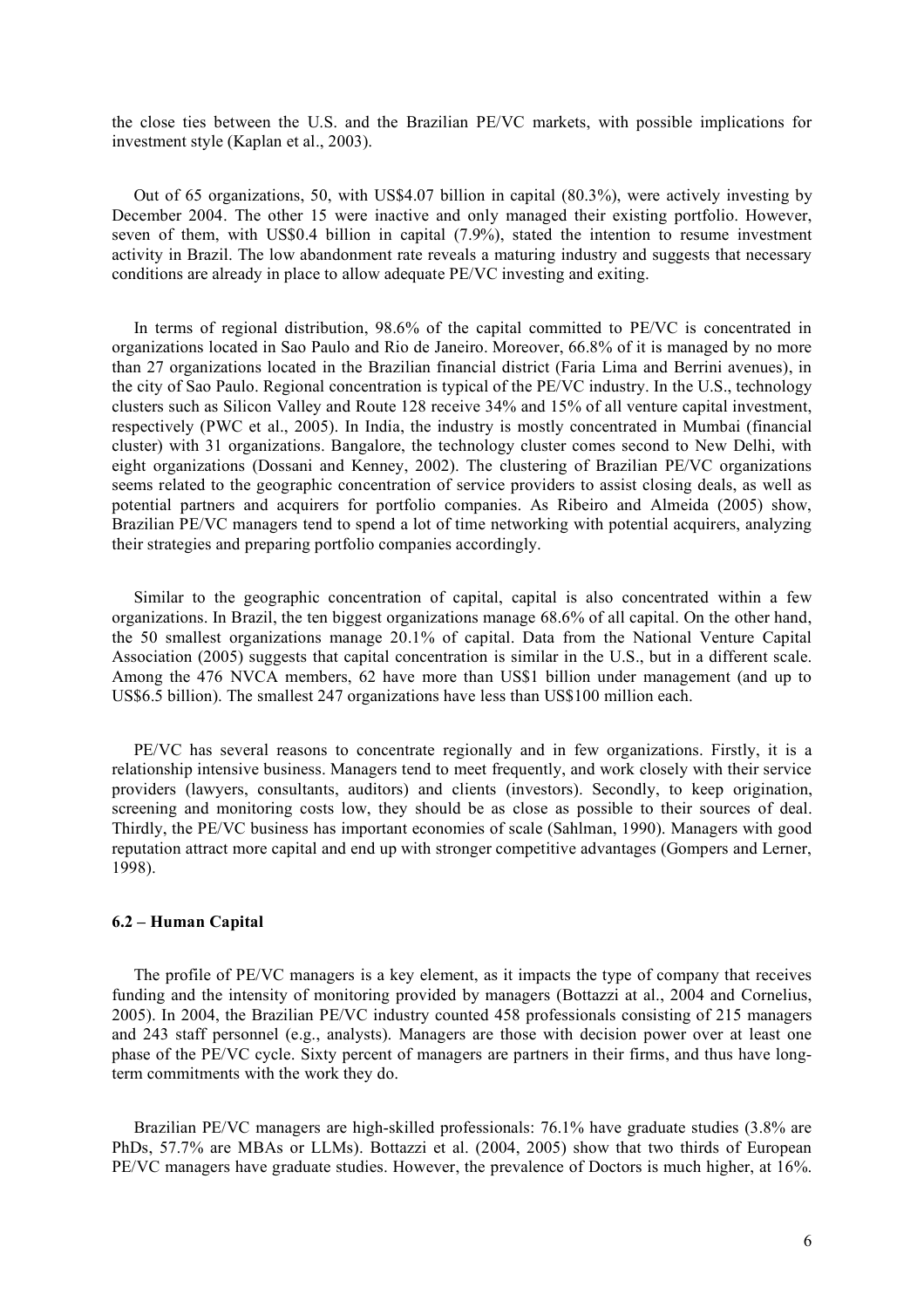It is very common for a venture capitalist to have an MBA diploma. This is true for one third of managers in Europe, Australia and Honk Kong. In the U.S., almost half are MBAs (Cornelius, 2005).

While 35.6% of Brazilian PE/VC managers have their most relevant professional experience as financial sector professionals (e.g., investment bankers), more than half (53.5%) have amassed experience more closely related to the formation and execution of business strategies (e.g., CEOs, entrepreneurs, consultants and angel investors). Only 10.9% come from the government, academia or law firms. Cornelius (2005) shows that the share of non-financial executives acting as PE/VC managers varies across countries. This profile is prevalent in the U.S., while financial sector executives are predominant in Europe, especially among the new entrants (Bottazzi at al., 2004).

It is important to highlight that the 25 organizations with 49.0% of capital have at least one manager with ten or more years of PE/VC experience, while 92.7% of capital is managed by organizations that have at least one manager with more than five years of PE/VC experience. Generally speaking, the experience of Brazilian PE/VC managers is similar to what Sahlman (1990) found in the U.S. in the early 1990s: 68% of independent organizations had at least one manager with five or more years of PE/VC experience and one third (with 60% of capital) had at least one manager with more than ten years of experience.

#### **6.3 – Portfolio Companies**

In December 2004, 77 out of the 90 investment vehicles had a total of 265 portfolio companies. The other 13 vehicles were still originating their first deal. Due to syndications, the 265 companies represented a total of 315 deals. This means that 233 companies had only one PE/VC investor. The other 45 had at least two, and up to five co-investors. Consequently, less than 30% of deals in Brazil were syndicated (92/315), while the comparable figure can reach 50% in Europe (Bottazzi at al., 2004). In fact, two-thirds of European organizations have already taken part in syndications. The comparison suggests that PE/VC organizations in Brazil cooperate little. Possibly, fierce competition for deals and reputation building promotes independent action.

Due to the geographical concentration of organizations in São Paulo and Rio de Janeiro, 65% of the portfolio is located in the Southeast region, which encompasses the Sates of São Paulo, Rio de Janeiro, Minas Gerais, and Espírito Santo. In fact, almost 90% of portfolio companies are located in cities served by PE/VC offices.

While IT and Electronics (especially software) are preferred sectors, the Brazilian PE/VC portfolio is fairly dispersed across industrial sectors, covering both high technology and traditional industries. In fact, PE/VC is particularly adapted to financing high-growth and innovative firms such as hightech businesses. In 19 out of 29 countries compared by the OECD (2005), at least 40% of investments go to IT, telecom, biotechnology and healthcare. In Ireland, Canada and the U.S., these sectors receive more than 70% of investments. On the opposite side of the spectrum, Spain, the Slovak Republic, Portugal and Netherlands have less than  $25\%$  of investments made in those sectors.

While we have no data on the amount invested in each sector, comparison with Europe in terms of the number of portfolio companies shows that 30% of European PE/VC-backed companies are in the software and Internet sectors (Bottazzi et al., 2004). In Brazil, 22.1% are in these sectors. Industrial products represent 11% of the European portfolio and 8.7% in Brazil. The main difference is in the attention given to biotech and pharmaceuticals. These sectors constitute 14% of the European portfolio, but only 4.9% of the Brazilian PE/VC-backed firms. According to Sahlman (1990), PE/VC organizations tend to specialize according to industrial sectors. However, the three sectors that receive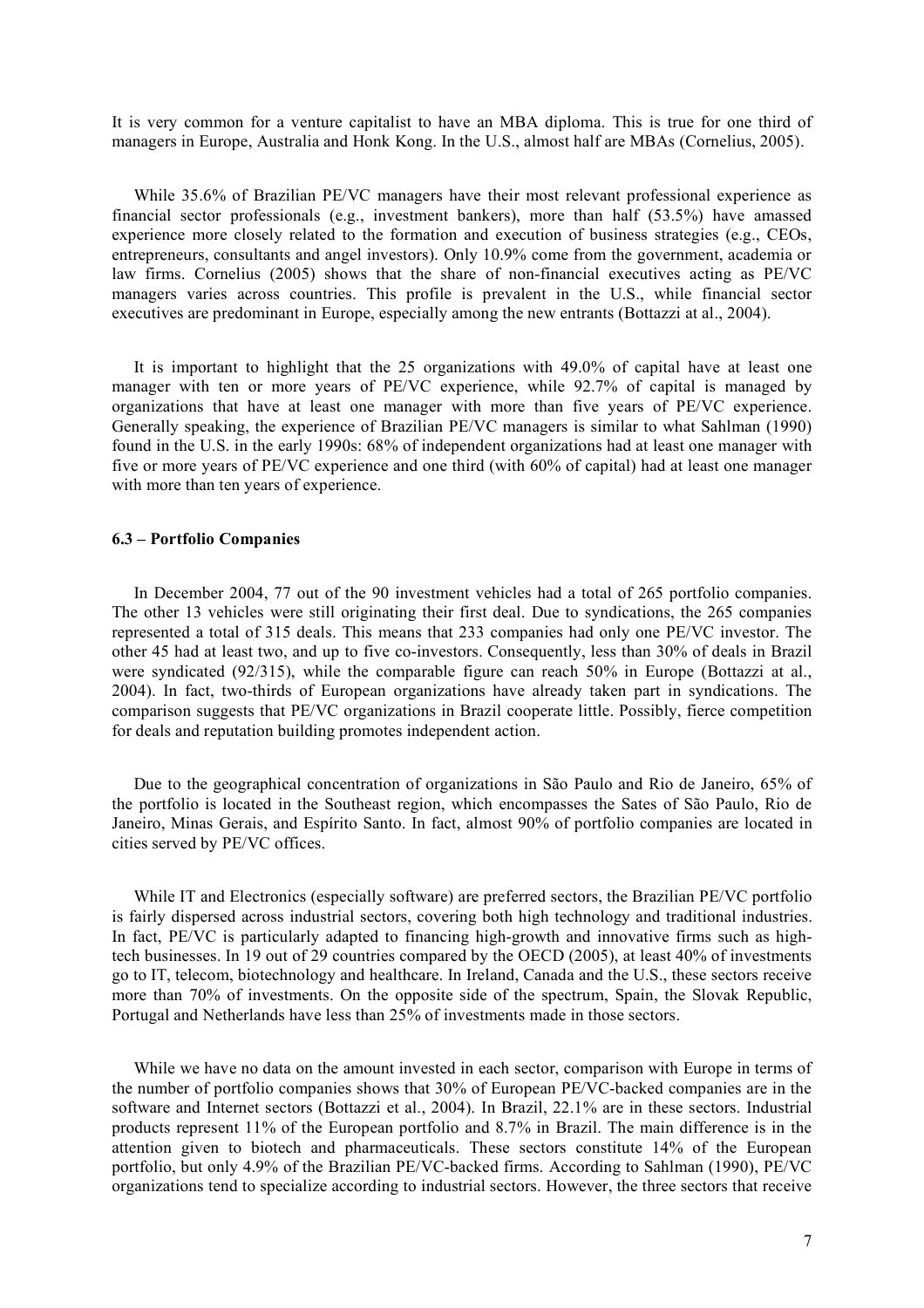most deals in Brazil represent only 45% of the portfolio. This number reaches 55% in Europe, suggesting that PE/VC managers in Brazil take a rather general approach towards industry sector specialization.

To Sahlman (1990), PE/VC was designed to finance companies in the early stages of development, when little or no track record has been built; few tangible assets are in place; and negative cash flows prevail. Depending on their growth potential, firms in more mature stages can also be considered for PE/VC investments. In Brazil, 41.1% of portfolio companies received their first PE/VC injections in the form of seed capital (13.7%) or start-up capital (27.4%), considered as early-stage investments. However, the majority of the portfolio (37.3%) was in expansion deals. Later-stage was represented by 16% of portfolio companies. Other stages, such as acquisition finance, manager buyout/in, bridge financing and turnaround accounted for only 5.7%. According to Bottazzi et al. (2004), the European PE/VC industry is more reliant on early-stage deals, as 42% of PE/VC-backed companies were startups and 17% received seed capital. In the U.S., PE/VC is also inclined to finance early-stage companies. In a recent survey, NVCA (2005) discovered that their members were expecting 51.5% of deals to be made in the early-stage segment.

# **6.4 – Investors**

In Brazil, 17.2% of the capital committed comes from pension funds. Among them, domestic pension funds play a leading role, with 78% of the capital. Corporations bring in another 15.9% (43% of it of foreign origin). Banks, especially international investment banks, contribute 10.3%. The rest is held by Fund of funds, trusts, endowments, wealthy individuals, other PE/VC funds, insurance firms, partners, multilateral institutions etc. The government has committed US\$255 million (6.4%) in 30 PE/VC vehicles through its several arms (e.g., FINEP, BNDES, SEBRAE and Banco do Nordeste). Such a development role is also played by multilateral institutions, which brought US\$131 million (3.3%) to 20 vehicles operating in Brazil. According to Megginson (2004), pension funds are also the main investor in the U.S. PE/VC industry, while the European PE/VC industry relies more on banks, insurance firms and government agencies.

According to Sahlman (1990), managing-partners usually invest 1.0% of the funds in order to align interests with investors. In Brazil, they are responsible for 5% of the capital. However, this share can reach 14.5% in the 27 vehicles in which outside investors and managing-partners co-invest. The difference between the U.S. and Brazil suggests that in a maturing PE/VC industry, in which managers have not yet amassed a solid track record, and where enforcement of rights is weaker, managers will have to contribute more personal resources in order to attract investors.

#### **6.5 – Exits**

In 2004 and 2005, 16 Brazilian companies went through Initial Public Offerings (IPOs) at the local stock exchange (BOVESPA), raising approximately US\$3.6 billion. While this represented the resurgence of IPOs in Brazil, it also called attention to a different fact: nine out of the 16 issuing companies were financed by PE/VC, namely: Natura (cosmetics), Gol (low cost/low fare airliner), ALL (railways and logistics), DASA (laboratorial services), CPFL (power generation and distribution), TAM (airliner), Submarino.com (internet reseller), Localiza (car rental) and UOL (Internet service provider). More than 50% of the funds raised at the stock exchanges were directed to these private equity-backed companies. This suggests that the Brazilian PE/VC industry has achieved enough experience and size to make a strong impact on the stock market.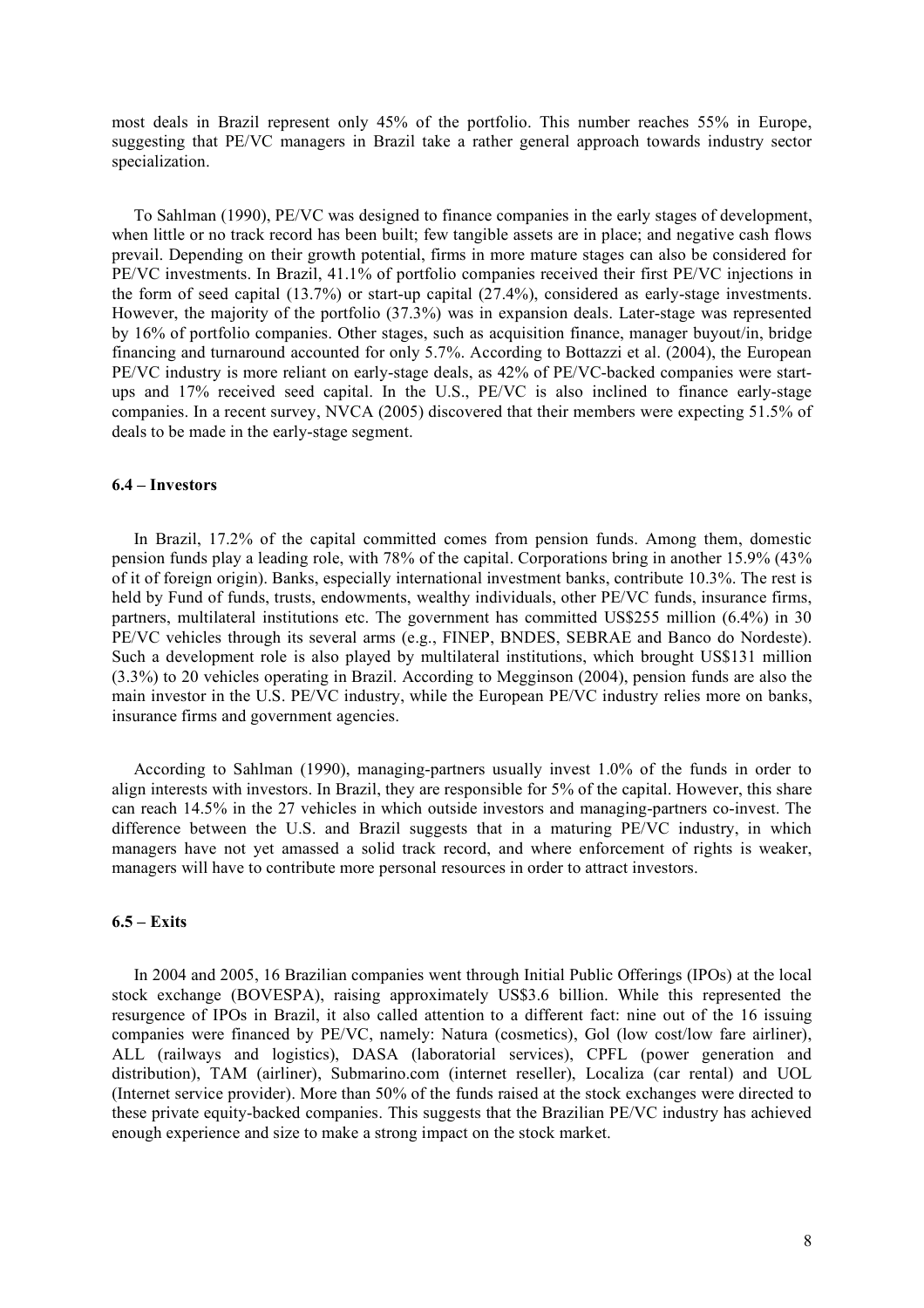Despite significant IPO activity in 2004 and 2005, most exits performed in Brazil are realized through trade-sales and buybacks. In 2000, while the market was experiencing a period of high liquidity, not a single exit was performed in the stock markets, but 13 trade-sales occurred and the amount divested reached its maximum. In the U.S., IPOs tend to occur more often than trade-sales, while European PE/VC firms usually have 30% of exits performed through trade-sales and only 5% in the stock market.

# **7 – CONCLUDING REMARKS**

This paper offers a first description of the Brazilian PE/VC market in terms of size and structure. Results are compared internationally and suggest that the Brazilian PE/VC industry is relatively small compared to the size of the Brazilian economy. Annual investments are around 0.06% of GDP against 1.0% for some developed countries. Nevertheless, the industry has proven economically relevant, bringing several companies to the stock markets.

The PE/VC industry is heavily limited by Brazilian institutional idiosyncrasies. At the same time, the lack of infrastructure (e.g., transportation, energy and telecommunications) and security still provide opportunities for PE/VC type of investments. As a main finding, this study identifies differences and similarities between the American and the Brazilian PE/VC models. Similarities were expected since PE/VC was imported from the U.S. and most managers have close ties with their American peers: (i) PE/VC firms are mainly independent and manage capital from institutional investors; (ii) capital is heavily concentrated regionally as well as in few organizations; (iii) investments are made within a close range from organizations; (iv) software and IT are preferred sectors; and (v) managers are highly qualified. The main differences suggest that the model has adapted to the new environment: (i) in line with a lack of high-expectation entrepreneurship, there is a tendency to invest in more advanced stages; (ii) since credit is scarce, few LBOs take place; (iii) low levels of sector specialization suggest few opportunities within each sector; (iv) organizations concentration in the financial cluster suggests a quest for commercial partners and strategic buyers to portfolio companies (IPO is a quite rare exit mechanism); and (v) Brazilian PE/VC regulation recognizes the inefficiency of the legal system and obliges the use of arbitration.

The survey shows that 90% of organizations operating in Brazil have encountered the necessary conditions to operate and intend to continue or resume investing in the country. Brazil's economic and institutional environment is becoming more supportive for PE/VC. In the last five years many important steps were taken: (i) the resurgence of IPOs in general and PE/VC-backed offerings in particular showed that the stock market is a useful exit mechanism. As the literature shows, IPOs encourage more fundraising; (ii) pension funds are now allowed to invest up to 20% of their assets in PE/VC. They have quickly become the major PE/VC investors in Brazil. As private pension schemes and PE/VC become more popular, their share of committed capital should increase; (iii) interest rates are declining and are expected to further decline against short-term rates, making PE/VC more attractive to investors and reducing the cost of credit, thus encouraging leveraged buyouts; (iv) the newest PE/VC regulation is sound and protective of institutional investors and individuals; (iv) the Brazilian legal system has recognized arbitration; (v) the stock market has established mechanisms to differentiate good corporate governance practices and promote SME listings; (vi) the public private partnership law (PPP) was enacted in 2004. The lack of infrastructure, transportation services and security continues to represent long-term investment opportunities and have higher chances to be divested through IPOs (e.g., ALL, CPFL, Gol and TAM); (vii) the new bankruptcy law will tend to decrease procedural time, thus facilitating turnarounds; (viii) tax authorities are now considering PE/VC vehicles as closed-end funds for tax purposes; (ix) capital gains tax was reduced from 22% to 15%, with full exemption to foreign investors; (x) the Innovation law should promote highexpectation entrepreneurship; (xi) the new corporate law increased investor protection.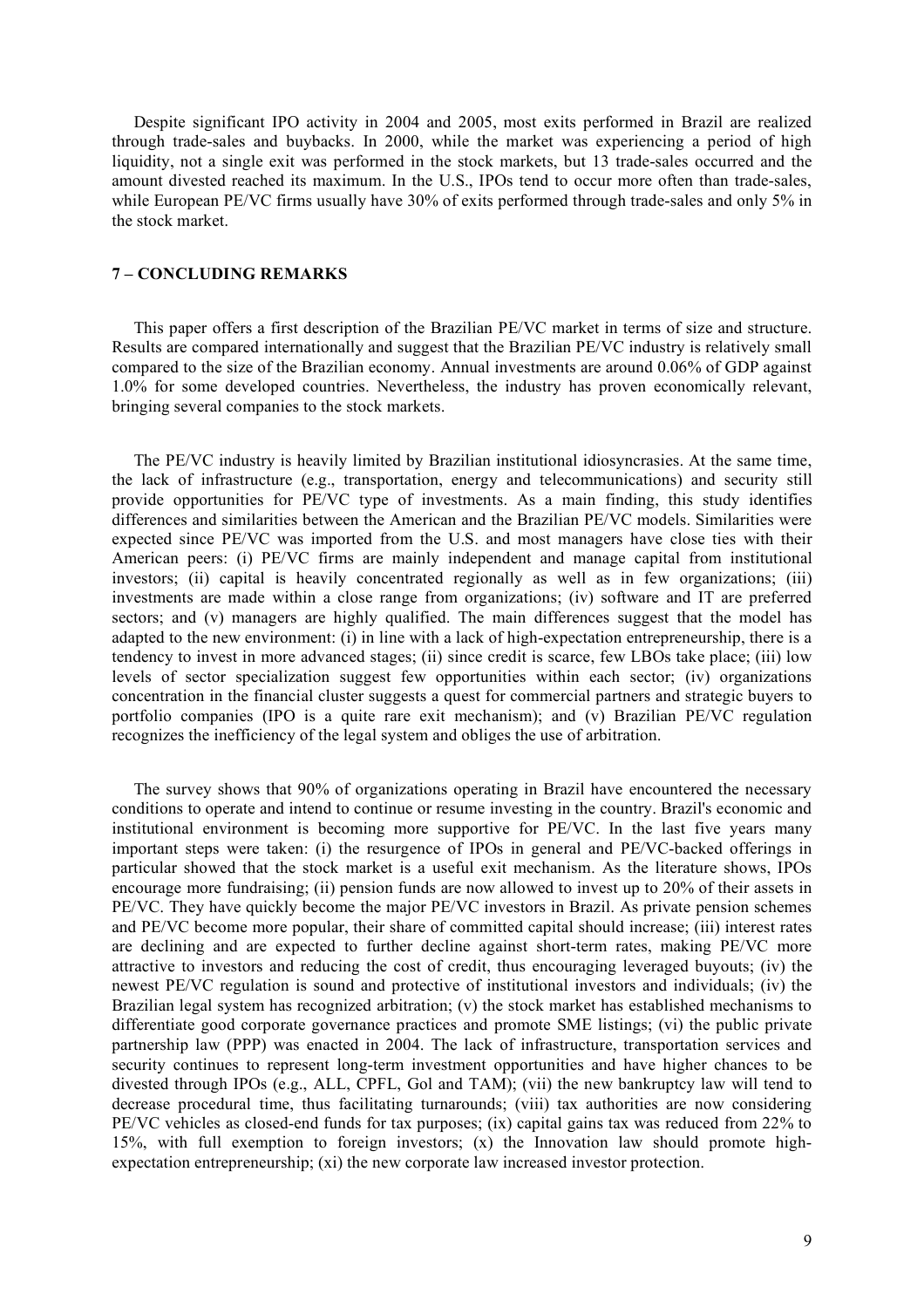While the government is taking important steps, it has much work to do in order to set the right framework for SME creation and development in the country (e.g. simplification of tax procedures, reduction of the tax burden on formal companies and enforcement of rights).

We believe that this study yields three contributions. First, it sheds some light on how the institutional environment affects financial intermediation. Second, it brings concrete evidence about the adaptability of PE/VC to other countries in general and to emerging markets in particular. Third, it raises issues that are relevant to policy makers in Brazil and other emerging countries trying to foster entrepreneurship, economic growth and competitiveness. The caveats are related to the lack of contemporaneous data to compare all variables adequately. Moreover, all comparisons are static and ignore the evolution of the PE/VC industry over time. For the sake of simplification, the PE/VC industry was treated as homogenous, irrespective of years of experience, origin (domestic or foreign), investment focus and country of domicile of organizations.

#### **8 – REFERENCES**

- Botelho, A., G. Harckbart, & J. Lange. (2003) "Do Brazilian Venture Capitalists Add Value to Their Portfolio Companies?" *Frontiers of Entrepreneurship Research*. Wellesley, MA: Babson College.
- Bottazzi, L., M. Da Rin, & T. Hellman. (2005) "What Role of Legal Systems in Financial Intermediation? Theory and Evidence." European Corporate Governance Institute.
- Bottazzi, L., M. Da Rin, & T. Hellman. (2004) "The Changing Face of the European Venture Capital Industry: Facts and Analysis." *Journal of Private Equity* 8(1).
- Bruton, G., D. Ahlstrom, & K. Yeh. (2004) "Understanding Venture Capital in East Asia: The Impact of Institutions on the Industry Today and Tomorrow." *Journal of World Business* 39(1): 72-88.
- Carvalho, G., L. Ribeiro, & C. Furtado. (2006) *Private Equity and Venture Capital in Brazil – The first Census.* Rio de Janeiro, RJ: Fundação Getúlio Vargas - Editora.
- Checa, G., E. Leme, & C. Schreier. (2001) "The Venture Capital and Private Equity Industry in Brazil." *Journal of Private Equity* 4(4): 46-67.
- Cornelius, B. (2005) "The Institutionalisation of Venture Capital." *Technovation* 25: 599-608.
- Cumming, D., & J. MacIntosh. (2002) "A Law and Finance Analysis of Venture Capital Exits in Emerging Markets." Alberta: University of Alberta.
- Cumming, D., D. Schmidt, & U. Walz. (2004). "Legality and Venture Governance Around the World."
- Dossani, R., & M. Kenney. (2002) "Creating an Environment for Venture Capital in India." *World Development* 30(2): 227-253.
- EVCA. (2005) "Final Activity Figures for 2004." Brussels.
- Gompers, P., & J. Lerner. (2002) *The Venture Capital Cycle*. Cambridge: The MIT Press.
- Gompers, P., & J. Lerner. (1998) "What Drives Venture Fundraising?" *Brookings Papers on Economic Activity: Microeconomics* 149-204.
- Jeng, L, & P. Wells. (2000) "The Determinants of Venture Capital Funding: Evidence Across Countries." *Journal of Corporate Finance* 6(3): 241-289.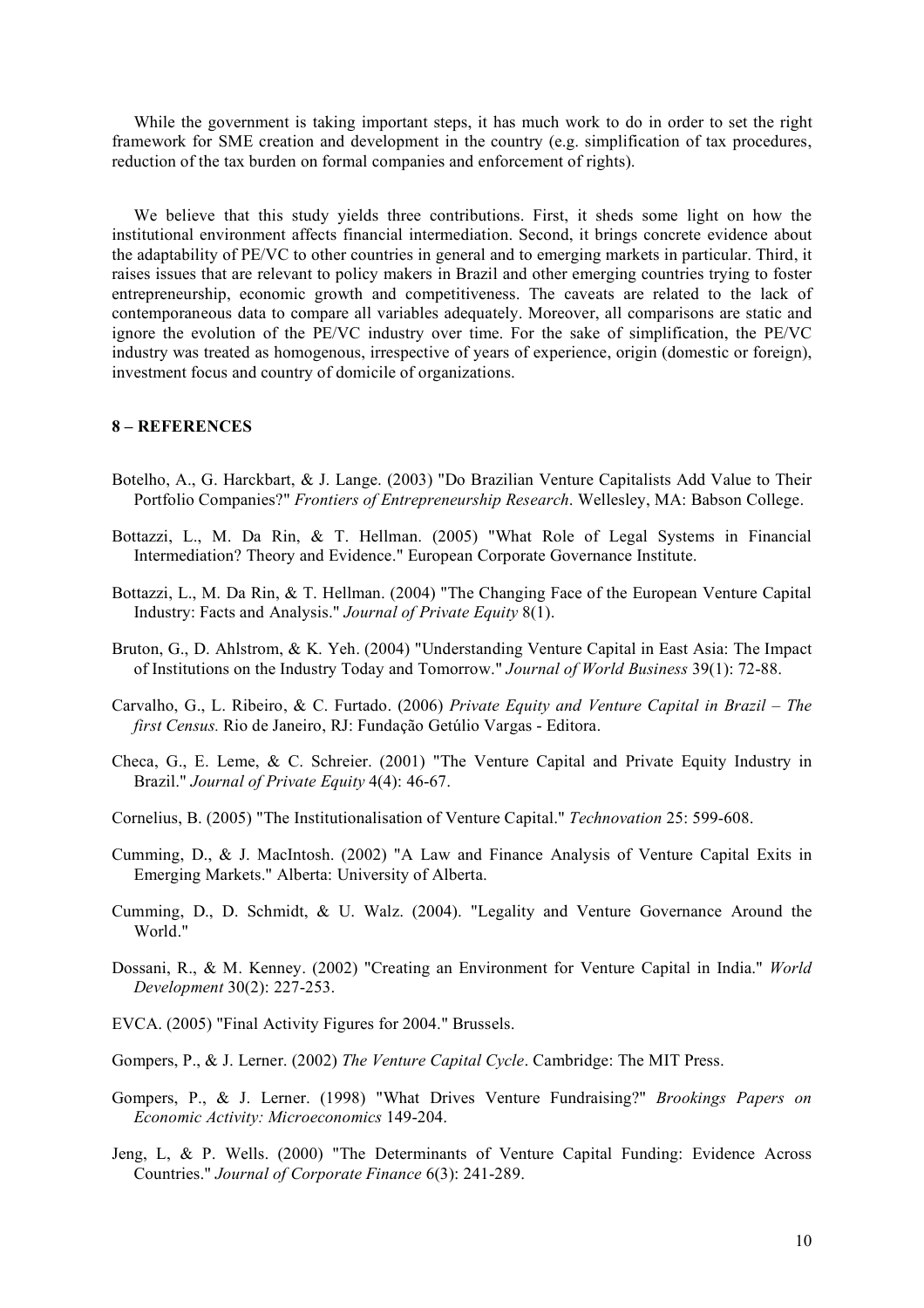- Johnson, H., & R. Pease. (2001) *Latin American Private Equity Review & Outlook*. Wellesley: Asset **Alternatives**
- Kaplan, S., F. Martel, & P. Strömberg. (2003) "How do Legal Differences and Learning Affect Financial Contracts?" National Bureau of Economic Research.
- Kaufmann, D., A. Kraay, & M. Mastruzzi. (2003) *Governance Matters III: Governance Indicators for 1996-2002*. Washington: World Bank Policy Research Report Series.
- Kenney, M, K. Han, & S. Tanaka. (2002) "The Globalization of Venture Capital: The Cases of Taiwan and Japan."
- Kuemmerle, W. (2001) "Comparing Catalysts of Change: Evolution and Institutional Differences in the Venture Capital Industry in the U.S., Japan and Germany." In *Research on Technological Innovation, Management and Policy*, ed. R. Burgelman & H. Chesbrough, 227-261. Greenwich, CT: JAI Press.
- Leeds, R., & J. Sunderland. (2003) "Private Equity Investing in Emerging Markets." *Journal of Applied Corporate Finance* 15(4): 8-16.
- Lerner, J., & A. Schoar. (2005) "Does Legal Enforcement Affect Financial Transactions? The Contractual Channel in Private Equity." *Quarterly Journal of Economics* 120(1).
- Mariz, F., & J. Savoia. (2005) "Private Equity in Brazil: A Comparative Perspective." *Journal of Private Equity*.
- Megginson, W. (2004) "Toward a Global Model of Venture Capital?" *Journal of Applied Corporate Finance* 16(1): 8-26.
- OECD. (2002) *Venture Capital: Trends and Policy Recommendations*. Paris: OECD.
- OECD. (2005) *Developments in Venture Capital and Private Equity Since the end of "Tech Bubble."* Paris: OECD.
- Pavani, C. (2003) *O Capital de Risco no Brasil: Conceito, Evolução e Perspectivas*. Rio de Janeiro, RJ: E-papers.
- PriceWaterhouseCoopers, Venture Economics, & NVCA. (2005) *Moneytree Survey: Full Year and Q4 2004 Results – US Report.*
- PriceWaterhouseCoopers. (2004) *Global Private Equity 2004*.
- Reynolds, P., M. Hay, W. Bygrave, S. Camp, & E. Autio. (2003) *Global Entrepreneurship Monitor: 2003 Executive Report.* London: Babson College & London Business School.
- Ribeiro, L., & M. Almeida. (2005) "Estratégia de Saída em Capital de Risco." *Revista de Administração da Universidade de São Paulo (RAUSP)* 40(1): 55-67.
- Romain, A., & B. Van Pottelsberghe. (2004) "The Determinants of Venture Capital: Additional Evidence." Deutsche Bundesbank, Studies of the Economic Research Centre 19.
- Sahlman, W. (1990) "The Structure and Governance of Venture-Capital Organizations." *Journal of Financial Economics* 27(2): 473-521.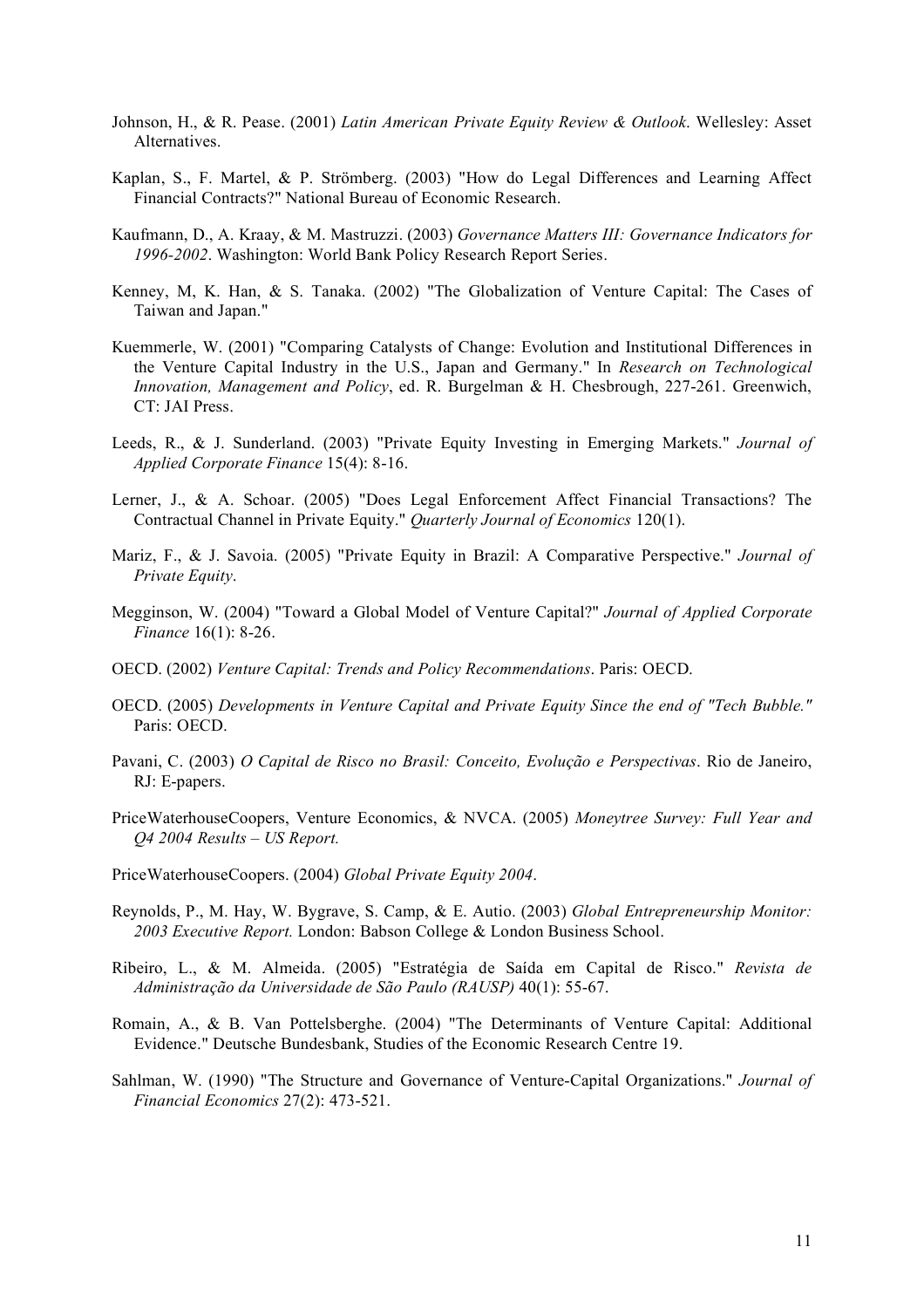# **Table 1 – Economic and Institutional Indicators**

Data sources are: World Bank Development Indicators, 2005; World Bank Doing Business Survey, 2005; IMD Global Competitiveness Yearbook, 2005; Global Entrepreneurship Monitor, 2004; Lambsdorff, J.<br>"Corruption Perception Index." Transparency International, 2005. Average, minimum and maximum figures<br>are based on a sample o Switzerland.

| Indicator                         | Description                          |              | <b>Brazil</b> | Min.             | Avg.   | Max.   |
|-----------------------------------|--------------------------------------|--------------|---------------|------------------|--------|--------|
| Income and consumption            | Richest 20% (%)                      | 2001         | 63.2          | 34.8             | 43.6   | 63.2   |
| GDP per capita                    | <b>USD</b>                           | 2005         | 7,969         | 3,013            | 22,635 | 39,397 |
| Total Entrepreneurship Activity   | Index $(\% )$                        | 2004         | 13.5          | 3.7              | 6.8    | 14.7   |
| Growth                            | % of GDP                             | 1980<br>1990 | 2.7           | $-0.7$           | 3.3    | 10.3   |
| Growth                            | % of GDP                             | 1990<br>2003 | 2.6           | 1.2              | 3.3    | 9.6    |
| Inflation                         | $(\%)$                               | 2004         | 5.7           | 0.1              | 2.7    | 8.5    |
| Firm Growth                       | Increase in Sales $(\% )$            | 1996<br>1999 | 3.0           | $-5.0$           | 15.9   | 33.0   |
| Real interest rate                | $(\%)$                               | 2003         | 48.2          | $-1.5$           | 5.8    | 48.2   |
| Creditor protection               | Index $(0 \text{ to } 10)$           | 2005         | 2.0           | 2.0              | 5.9    | 10     |
| Investor protection               | Index $(0 \text{ to } 10)$           | 2005         | 5.3           | 3.3              | 6.0    | 9.7    |
| Enforcement of contracts          | Time (days)                          | 2005         | 546           | 48               | 300.9  | 1,390  |
| Enforcement of contracts          | Cost (% of debt)                     | 2005         | 15.5          | 4.2              | 12.8   | 43.1   |
| Legal environment                 | Index $(0 \text{ to } 10)$           | 2005         | 2.8           | 2.0              | 4.7    | 7.9    |
| Cost of capital hampers business  | Index $(0 \text{ to } 10)$           | 2005         | 1.8           | 1.8              | 5.9    | 8.1    |
| Starting a business               | Cost (% income/capita)               | 2005         | 10.1          | 0.0              | 9.9    | 61.7   |
| Starting a business               | Time (days)                          | 2005         | 152           | $\overline{c}$   | 29.3   | 152    |
| <b>Trading Across Borders</b>     | Time for export (days)               | 2005         | 39            | 5                | 16     | 39     |
| <b>Trading Across Borders</b>     | Time for import (days)               | 2005         | 43            | 5                | 18.3   | 43     |
| Closing a business                | Time (years)                         | 2005         | 10            | 0.4              | 2.5    | 10     |
| Closing a business: Recovery rate | (cents/dollar)                       | 2005         | 0.5           | 0.5              | 60.8   | 92.7   |
| Bureaucracy                       | Index $(0 \text{ to } 10)$           | 2005         | 1.5           | 1.1              | 3.3    | 6.7    |
| Corruption                        | Index $(0 \text{ to } 10)$           | 2005         | 3.7           | 2.2              | 6.6    | 9.6    |
| Paying taxes                      | Time (hours)                         | 2005         | 2,600         | 30               | 334.9  | 2,600  |
| Total tax payable                 | (% of gross profit)                  | 2005         | 148           | 14               | 48.1   | 148    |
| Tax hampers entrepreneurship      | Index $(0 \text{ to } 10)$           | 2005         | 2.0           | $\overline{2}$   | 5.0    | 8      |
| Fiscal evasion hampers firms      | Index (% of responses)               | 2005         | 39            | 13               | 31.0   | 49     |
| Informality                       | % of GDP                             | 2005         | 39.8          | 8.8              | 19.6   | 39.8   |
| Internet users                    | % of population<br>Cost for 20 hours | 2003         | 0.82          | 0.17             | 33.83  | 61.0   |
| Internet cost                     | (USD)                                | 2004         | 28            | $\overline{4}$   | 19.9   | 38     |
| Internet cost                     | % of GDP per capita                  | 2005         | 11.8          | 0.2              | 4.4    | 37.6   |
| Routes                            | Km (million)                         | 2005         | 1.7           | 0.002            | 0.6    | 6.4    |
| Paved routes                      | $(\%)$                               | 2005         | 5.5           | 5.5              | 72.8   | 100    |
| Railroads                         | Km (thousand)                        | 2005         | 30.4          | 0.3              | 18.3   | 141.9  |
| Crimes hamper firm activity       | % of answers                         | 2005         | 52.2          | 4.9              | 21.2   | 52.2   |
| Labor market rigidity             | Index $(0 \text{ to } 100)$          | 2005         | 56            | $\boldsymbol{0}$ | 35.9   | 66     |
| Firing Workers                    | Costs (weeks of wage)                | 2005         | 165           | $\boldsymbol{0}$ | 44.1   | 165    |
| Market capitalization             | % of GDP                             | 2005         | 46.4          | 8.5              | 78.8   | 456.1  |
| Capital markets accessibility     | Index $(0 \text{ to } 10)$           | 2005         | 5.8           | 3.4              | 7.4    | 9.6    |
| R&D expenditure                   | % of GDP                             | 2005         | 1.0           | 0.8              | 1.7    | 2.5    |
| Enrollment in higher education    | % of population                      | 2002<br>2003 | 18            | 11               | 50.7   | 86     |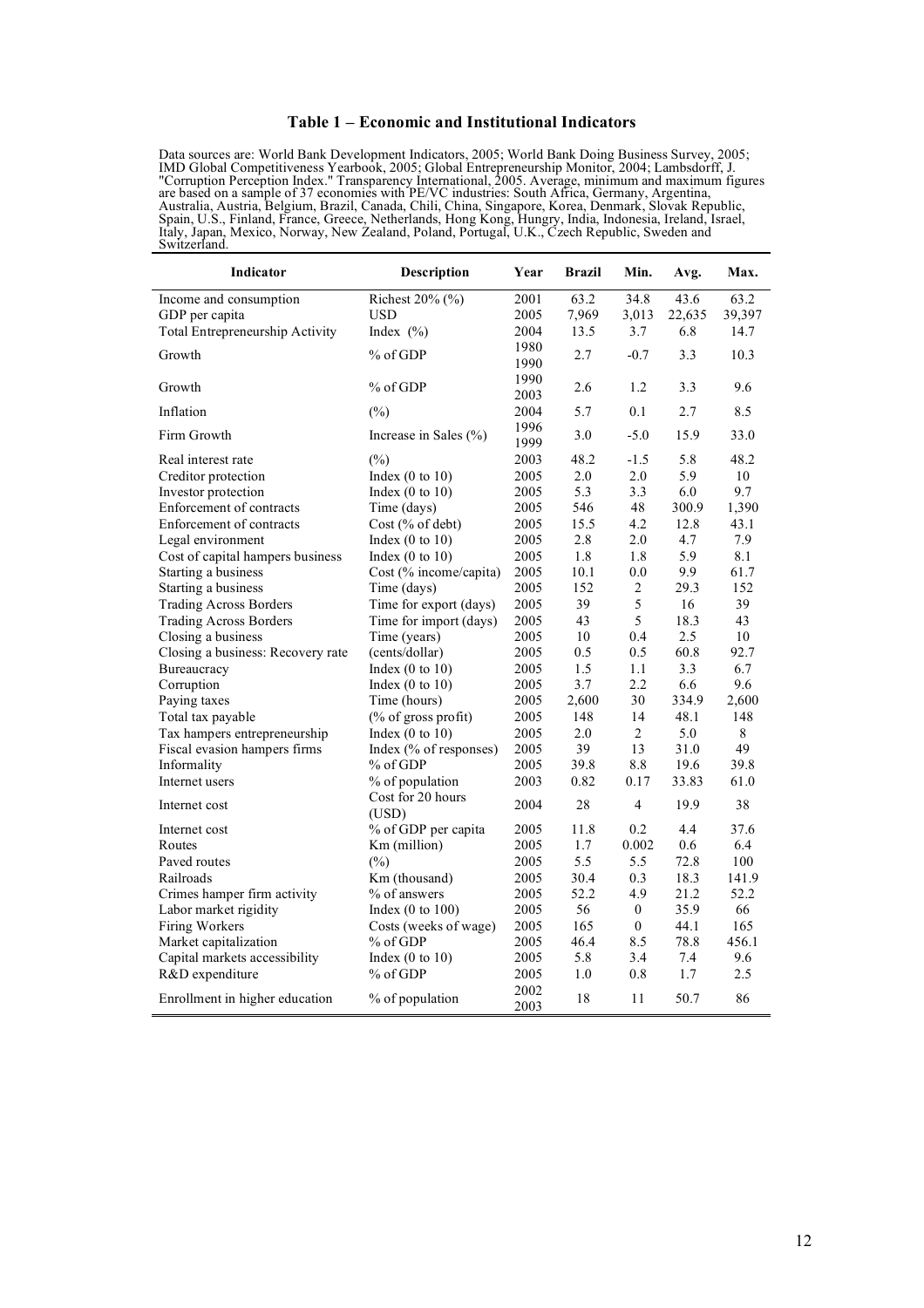#### **Table 2 – Capital Flows in the Brazilian PE/VC Industry and Exit Activity**

Aggregated values of capital under management, funds raised, investment and exits for the 65 organizations. *Funds raised* were calculated based on the increase of capital in each organization from one year to the next. Si place by means of several partial exits, the last transaction is regarded as a full exit and all prior ones are<br>classified as partial exits, except for IPOs, since the listing represents a *liquidity event. IPO*: initial p investor. *Buyback*: means the stock repurchase by the business owner or entrepreneur. *Write-off/down*<br>means full liquidation of the firm's asset and implies termination of operations. *Partial exits:* includes<br>secondarysecondary-sales, buybacks and amortization of convertible debt. Average divestment is the value of divestments to number of full and partial exits (except write-offs/down). Figures in parentheses stand for percentages of t

| Capital<br>(US\$ million)   | 1999           | 2000   | 2001     | 2002   | 2003         | 2004   | Avg.         |
|-----------------------------|----------------|--------|----------|--------|--------------|--------|--------------|
| <b>Under Management</b>     | 3,583          | 4,778  | 4,846    | 4,553  | 4,577        | 5,071  | 4,568        |
|                             | [0.67]         | [0.79] | [0.95]   | [0.99] | [0.90]       | [0.84] | [0.86]       |
| <b>Raised</b>               |                | 1.212  | 290      | 260    | 159          | 473    | 479          |
|                             |                | [0.20] | [0.06]   | [0.06] | [0.03]       | [0.08] | [0.09]       |
| <b>Invested</b>             | 456            | 379    | 281      | 261    | 256          | 253    | 314          |
|                             | [0.08]         | [0.06] | [0.05]   | [0.06] | [0.05]       | [0.04] | [0.06]       |
| <b>Divested</b>             | 203            | 282    | 65       | 41     | 52           | 261    | 151          |
|                             | [0.04]         | [0.05] | $[0.01]$ | [0.01] | [0.01]       | [0.04] | [0.03]       |
| <b>Exit Mechanisms</b>      | 1999           | 2000   | 2001     | 2002   | 2003         | 2004   | <b>Total</b> |
| (Number of deals)           |                |        |          |        |              |        |              |
| - IPO                       |                |        |          |        |              | 9      | 9            |
| - Trade-sale                |                |        |          |        |              | (29.0) | (5.6)        |
|                             | $\overline{4}$ | 13     | 8        | 6      | 6            | 15     | 52           |
|                             | (57.1)         | (39.4) | (21.6)   | (24.0) | (27.3)       | (48.4) | (32.1)       |
| - Secondary-sale            |                | 16     | 1        | 1      | 4            | 2      | 24           |
|                             |                | (48.5) | (27.0)   | (4.0)  | (18.2)       | (6.5)  | (14.8)       |
| - Buyback                   | 3              | 1      | 8        | 3      | 9            | 8      | 32           |
|                             | (42.9)         | (3.0)  | (21.6)   | (12.0) | (40.9)       | (25.8) | (19.6)       |
| - Write-off/down            |                | 3      | 20       | 15     | 3            | 4      | 45           |
|                             |                | (9.1)  | (54.1)   | (60.0) | (13.6)       | (12.9) | (27.8)       |
| <b>Total: Full Exits</b>    | 7              | 33     | 37       | 25     | 22           | 38     | 162          |
| <b>Total: Partial Exits</b> | 1              | 3      | 6        | 5      | $\mathbf{2}$ | 4      | 21           |
| <b>Average Divestment</b>   | 25.4           | 8.5    | 2.8      | 2.7    | 2.5          | 6.9    | 6.6          |